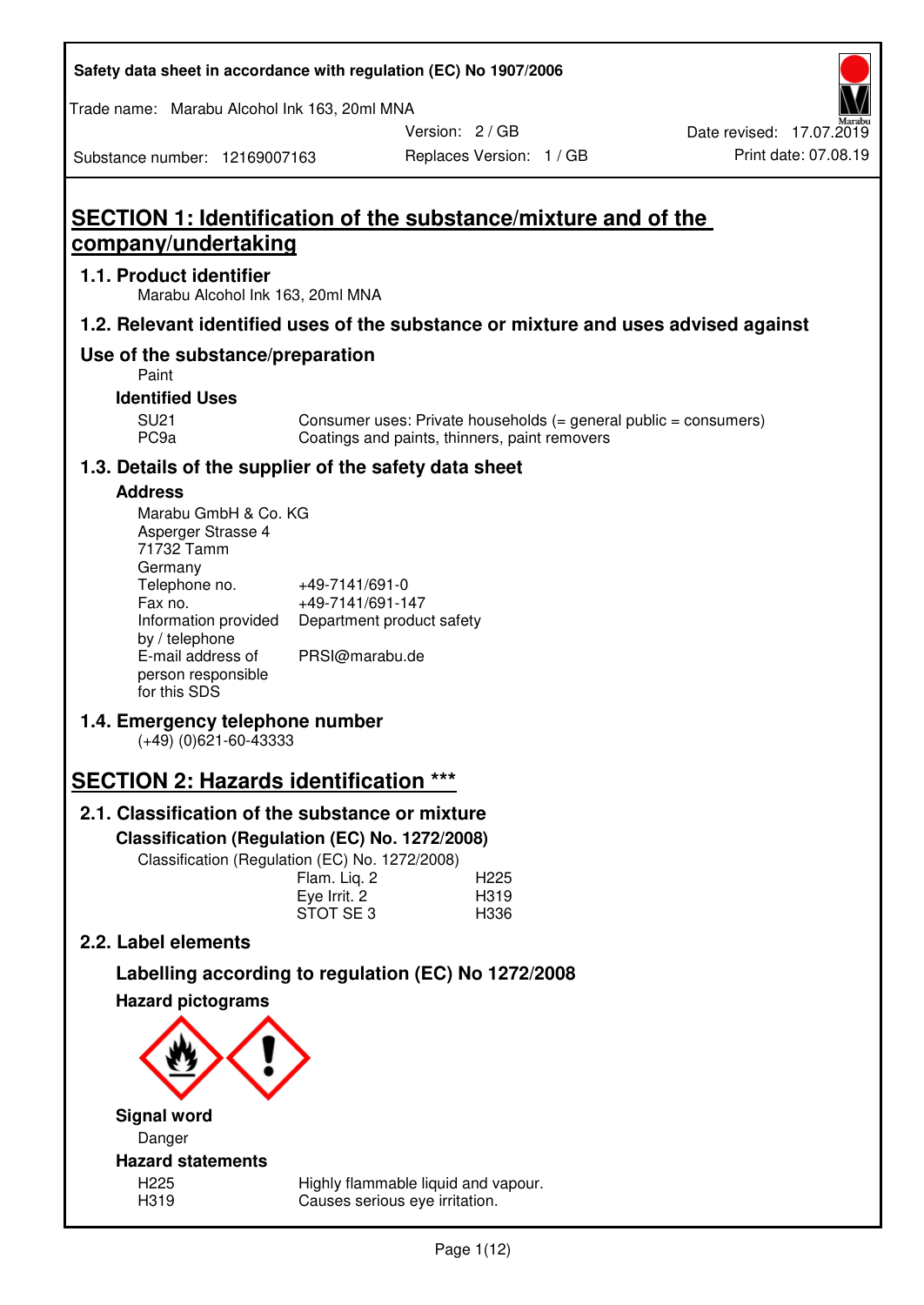| Safety data sheet in accordance with regulation (EC) No 1907/2006 |                                                      |                 |                  |                          |                                                                                 |  |
|-------------------------------------------------------------------|------------------------------------------------------|-----------------|------------------|--------------------------|---------------------------------------------------------------------------------|--|
| Trade name: Marabu Alcohol Ink 163, 20ml MNA                      |                                                      |                 |                  |                          |                                                                                 |  |
| Substance number: 12169007163                                     |                                                      | Version: 2 / GB |                  | Replaces Version: 1 / GB | Date revised: 17.07.2019<br>Print date: 07.08.19                                |  |
| H336                                                              | May cause drowsiness or dizziness.                   |                 |                  |                          |                                                                                 |  |
| <b>Precautionary statements ***</b>                               |                                                      |                 |                  |                          |                                                                                 |  |
| P <sub>101</sub>                                                  |                                                      |                 |                  |                          | If medical advice is needed, have product container or label at hand.           |  |
| P102                                                              | Keep out of reach of children.                       |                 |                  |                          |                                                                                 |  |
| P210                                                              |                                                      |                 |                  |                          | Keep away from heat, hot surfaces, sparks, open flames and other ignition       |  |
|                                                                   | sources. No smoking.                                 |                 |                  |                          |                                                                                 |  |
| P264.1                                                            | Wash hands thoroughly after handling.                |                 |                  |                          |                                                                                 |  |
| P271                                                              | Use only outdoors or in a well-ventilated area.      |                 |                  |                          |                                                                                 |  |
| P280                                                              |                                                      |                 |                  |                          | Wear protective gloves/protective clothing/eye protection/face protection.      |  |
| P305+P351+P338                                                    |                                                      |                 |                  |                          | IF IN EYES: Rinse cautiously with water for several minutes. Remove contact     |  |
|                                                                   | lenses, if present and easy to do. Continue rinsing. |                 |                  |                          |                                                                                 |  |
| P405                                                              | Store locked up.                                     |                 |                  |                          |                                                                                 |  |
| P501.9                                                            | Dispose of contents/container as problematic waste.  |                 |                  |                          |                                                                                 |  |
|                                                                   |                                                      |                 |                  |                          |                                                                                 |  |
|                                                                   |                                                      |                 |                  |                          | Hazardous component(s) to be indicated on label (Regulation (EC) No. 1272/2008) |  |
| contains                                                          | Acetone; Propan-2-ol                                 |                 |                  |                          |                                                                                 |  |
| <b>Supplemental information</b>                                   |                                                      |                 |                  |                          |                                                                                 |  |
| <b>EUH066</b>                                                     |                                                      |                 |                  |                          | Repeated exposure may cause skin dryness or cracking.                           |  |
| 2.3. Other hazards                                                |                                                      |                 |                  |                          |                                                                                 |  |
| No special hazards have to be mentioned.                          |                                                      |                 |                  |                          |                                                                                 |  |
| <b>SECTION 3: Composition/information on ingredients</b>          |                                                      |                 |                  |                          |                                                                                 |  |
| 3.2. Mixtures                                                     |                                                      |                 |                  |                          |                                                                                 |  |
| <b>Hazardous ingredients</b>                                      |                                                      |                 |                  |                          |                                                                                 |  |
|                                                                   |                                                      |                 |                  |                          |                                                                                 |  |
| Propan-2-ol                                                       |                                                      |                 |                  |                          |                                                                                 |  |
| CAS No.                                                           | 67-63-0                                              |                 |                  |                          |                                                                                 |  |
| EINECS no.                                                        | 200-661-7                                            |                 |                  |                          |                                                                                 |  |
| Registration no.                                                  | 01-2119457558-25                                     |                 |                  | 100                      | $\%$                                                                            |  |
| Concentration                                                     | $>=$                                                 | 50              | $\,<\,$          |                          |                                                                                 |  |
| Classification (Regulation (EC) No. 1272/2008)                    |                                                      |                 |                  |                          |                                                                                 |  |
|                                                                   | Flam. Liq. 2                                         |                 | H <sub>225</sub> |                          |                                                                                 |  |
|                                                                   | Eye Irrit. 2                                         |                 | H319             |                          |                                                                                 |  |
|                                                                   | STOT SE3                                             |                 | H336             |                          |                                                                                 |  |
|                                                                   |                                                      |                 |                  |                          |                                                                                 |  |
| <b>Acetone</b>                                                    |                                                      |                 |                  |                          |                                                                                 |  |
| CAS No.                                                           | 67-64-1                                              |                 |                  |                          |                                                                                 |  |
| EINECS no.                                                        | 200-662-2                                            |                 |                  |                          |                                                                                 |  |
| Registration no.                                                  | 01-2119471330-49                                     |                 |                  |                          |                                                                                 |  |
| Concentration                                                     | $>=$                                                 | 20              | $\,<\,$          | 25                       | $\frac{1}{6}$                                                                   |  |
|                                                                   |                                                      |                 |                  |                          |                                                                                 |  |
| Classification (Regulation (EC) No. 1272/2008)                    |                                                      |                 |                  |                          |                                                                                 |  |
|                                                                   | Flam. Liq. 2                                         |                 | H <sub>225</sub> |                          |                                                                                 |  |
|                                                                   | Eye Irrit. 2                                         |                 | H319             |                          |                                                                                 |  |
|                                                                   | STOT SE <sub>3</sub>                                 |                 | H336             |                          |                                                                                 |  |
|                                                                   |                                                      |                 |                  |                          |                                                                                 |  |
| 2-(Propyloxy) ethanol                                             |                                                      |                 |                  |                          |                                                                                 |  |
| CAS No.<br>EINECS no.                                             | 2807-30-9                                            |                 |                  |                          |                                                                                 |  |
| Concentration                                                     | 220-548-6                                            |                 |                  | 10                       | $\%$                                                                            |  |
|                                                                   | $>=$                                                 | $\mathbf{1}$    | $\lt$            |                          |                                                                                 |  |
| Classification (Regulation (EC) No. 1272/2008)                    |                                                      |                 |                  |                          |                                                                                 |  |
|                                                                   | Acute Tox. 4                                         |                 | H312             |                          |                                                                                 |  |
|                                                                   | Eye Irrit. 2                                         |                 | H319             |                          |                                                                                 |  |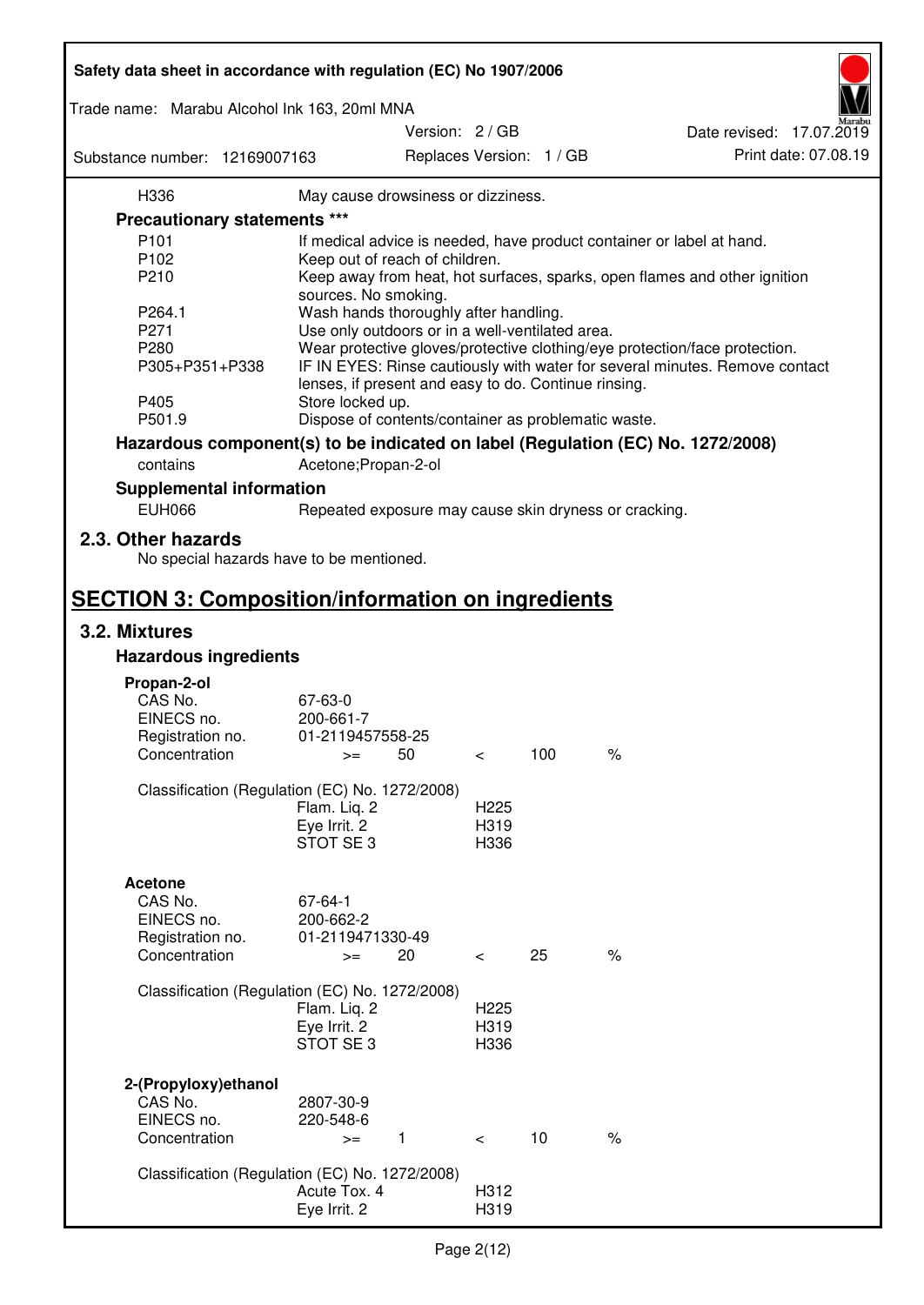Trade name: Marabu Alcohol Ink 163, 20ml MNA



Substance number: 12169007163

Replaces Version: 1 / GB Print date: 07.08.19

# **SECTION 4: First aid measures**

## **4.1. Description of first aid measures**

#### **General information**

In all cases of doubt, or when symptoms persist, seek medical attention. Never give anything by mouth to an unconscious person. If unconscious place in recovery position and seek medical advice.

#### **After inhalation**

Remove to fresh air, keep patient warm and at rest. If breathing is irregular or stopped, administer artificial respiration.

#### **After skin contact**

Remove contaminated clothing. Wash skin thoroughly with soap and water or use recognised skin cleanser. Do NOT use solvents or thinners.

#### **After eye contact**

Remove contact lenses, irrigate copiously with clean, fresh water, holding the eyelids apart for at least 10 minutes and seek immediate medical advice.

#### **After ingestion**

If accidentally swallowed rinse the mouth with plenty of water (only if the person is conscious) and obtain immediate medical attention. Keep at rest. Do NOT induce vomiting.

#### **4.2. Most important symptoms and effects, both acute and delayed**  Until now no symptoms known so far.

## **4.3. Indication of any immediate medical attention and special treatment needed**

#### **Hints for the physician / treatment**

Treat symptomatically

## **SECTION 5: Firefighting measures**

#### **5.1. Extinguishing media**

#### **Suitable extinguishing media**

Recommended: alcohol resistant foam, CO2, powders, water spray/mist, Not be used for safety reasons: water jet

#### **5.2. Special hazards arising from the substance or mixture**

In the event of fire the following can be released: Carbon monoxide (CO); Carbon dioxide (CO2); dense black smoke

## **5.3. Advice for firefighters**

#### **Special protective equipment for fire-fighting**

Cool closed containers exposed to fire with water. Do not allow run-off from fire fighting to enter drains or water courses.

## **SECTION 6: Accidental release measures**

#### **6.1. Personal precautions, protective equipment and emergency procedures**

Exclude sources of ignition and ventilate the area. Avoid breathing vapours. Refer to protective measures listed in Sections 7 and 8.

#### **6.2. Environmental precautions**

Do not allow to enter drains or waterways. If the product contaminates lakes, rivers or sewage, inform appropriate authorities in accordance with local regulations.

## **6.3. Methods and material for containment and cleaning up**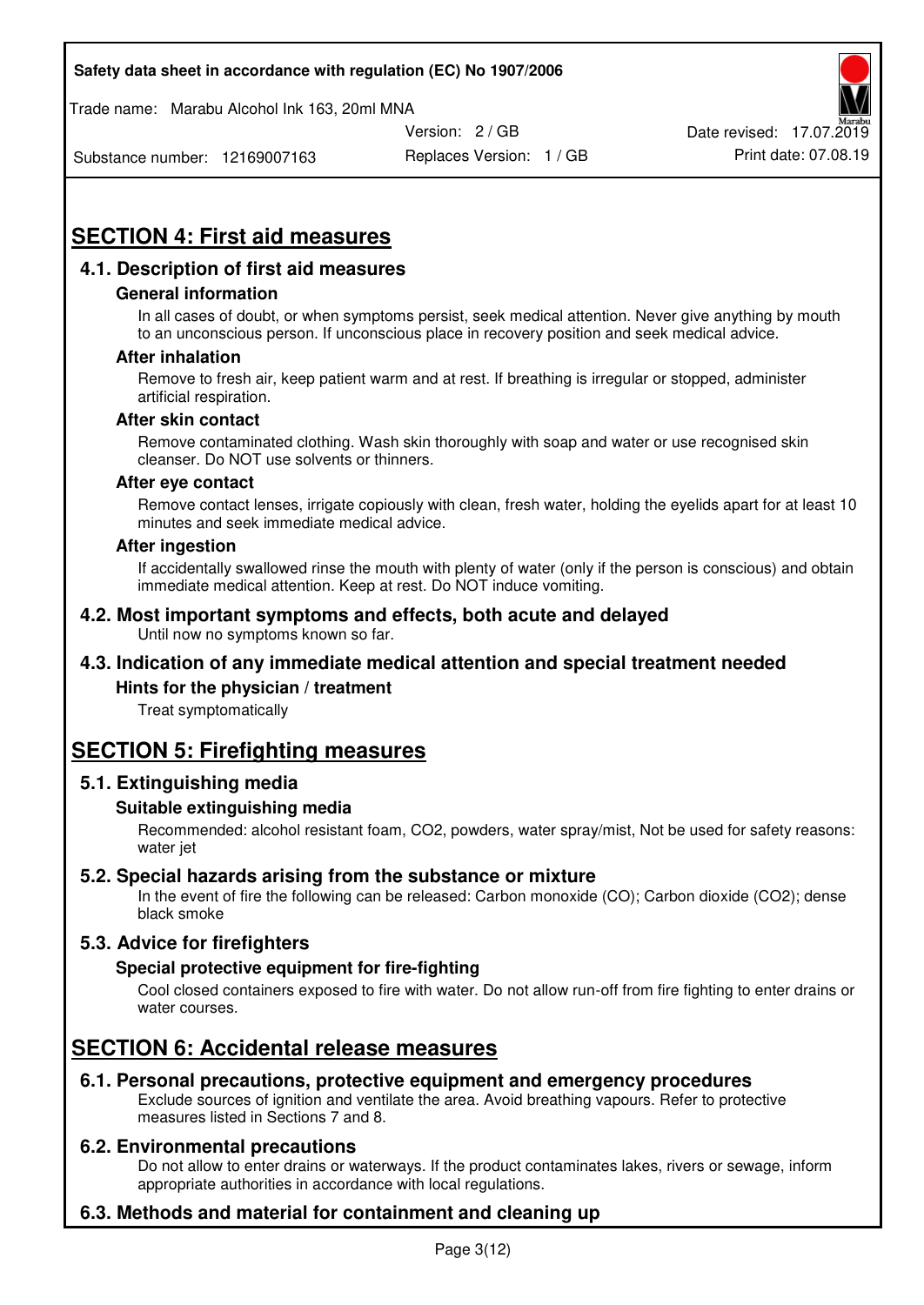Trade name: Marabu Alcohol Ink 163, 20ml MNA

Version: 2 / GB

Replaces Version: 1 / GB Print date: 07.08.19 Date revised: 17.07.2019

Substance number: 12169007163

Contain and collect spillage with non-combustible absorbent materials, e.g. sand, earth, vermiculite, diatomaceous earth and place in container for disposal according to local regulations (see section 13). Clean preferably with a detergent - avoid use of solvents.

### **6.4. Reference to other sections**

Information regarding Safe handling, see Section 7. Information regarding personal protective measures, see Section 8. Information regarding waste disposal, see Section 13.

# **SECTION 7: Handling and storage**

## **7.1. Precautions for safe handling**

#### **Advice on safe handling**

Prevent the creation of flammable or explosive concentrations of vapour in air and avoid vapour concentration higher than the occupational exposure limits. In addition, the product should only be used in areas from which all naked lights and other sources of ignition have been excluded. Electrical equipment should be protected to the appropriate standard. Mixture may charge electrostatically: always use earthing leads when transferring from one container to another. Operators should wear anti-static footwear and clothing and floors should be of the conducting type. Isolate from sources of heat, sparks and open flame. No sparking tools should be used. Avoid skin and eye contact. Avoid the inhalation of particulates and spray mist arising from the application of this mixture. Smoking, eating and drinking shall be prohibited in application area. For personal protection see Section 8. Never use pressure to empty: container is not a pressure vessel. Always keep in containers of same material as the original one. Comply with the health and safety at work laws. Do not allow to enter drains or water courses.

#### **Advice on protection against fire and explosion**

Vapours are heavier than air and may spread along floors. Vapours may form explosive mixtures with air.

#### **Classification of fires / temperature class / Ignition group / Dust explosion class**

Classification of fires B (Combustible liquid substances)<br>Temperature class T2 Temperature class

## **7.2. Conditions for safe storage, including any incompatibilities**

#### **Requirements for storage rooms and vessels**

Electrical installations/working materials must comply with the local applied technological safety standards. Storage rooms in which filling operations take place must have a conducting floor. Store in accordance with national regulation

#### **Hints on storage assembly**

Store away from oxidising agents, from strongly alkaline and strongly acid materials.

#### **Further information on storage conditions**

Observe label precautions. Store between 15 and 30 °C in a dry, well ventilated place away from sources of heat and direct sunlight. Keep container tightly closed. Keep away from sources of ignition. No smoking. Prevent unauthorised access. Containers which are opened must be carefully resealed and kept upright to prevent leakage.

## **7.3. Specific end use(s)**

Paint

## **SECTION 8: Exposure controls/personal protection**

## **8.1. Control parameters**

## **Exposure limit values**

**Acetone** 

| -------- |             |                   |     |        |
|----------|-------------|-------------------|-----|--------|
| List     | <b>EH40</b> |                   |     |        |
| Type     | WEL         |                   |     |        |
| Value    | 1210        | ma/m <sup>3</sup> | 500 | ppm(V) |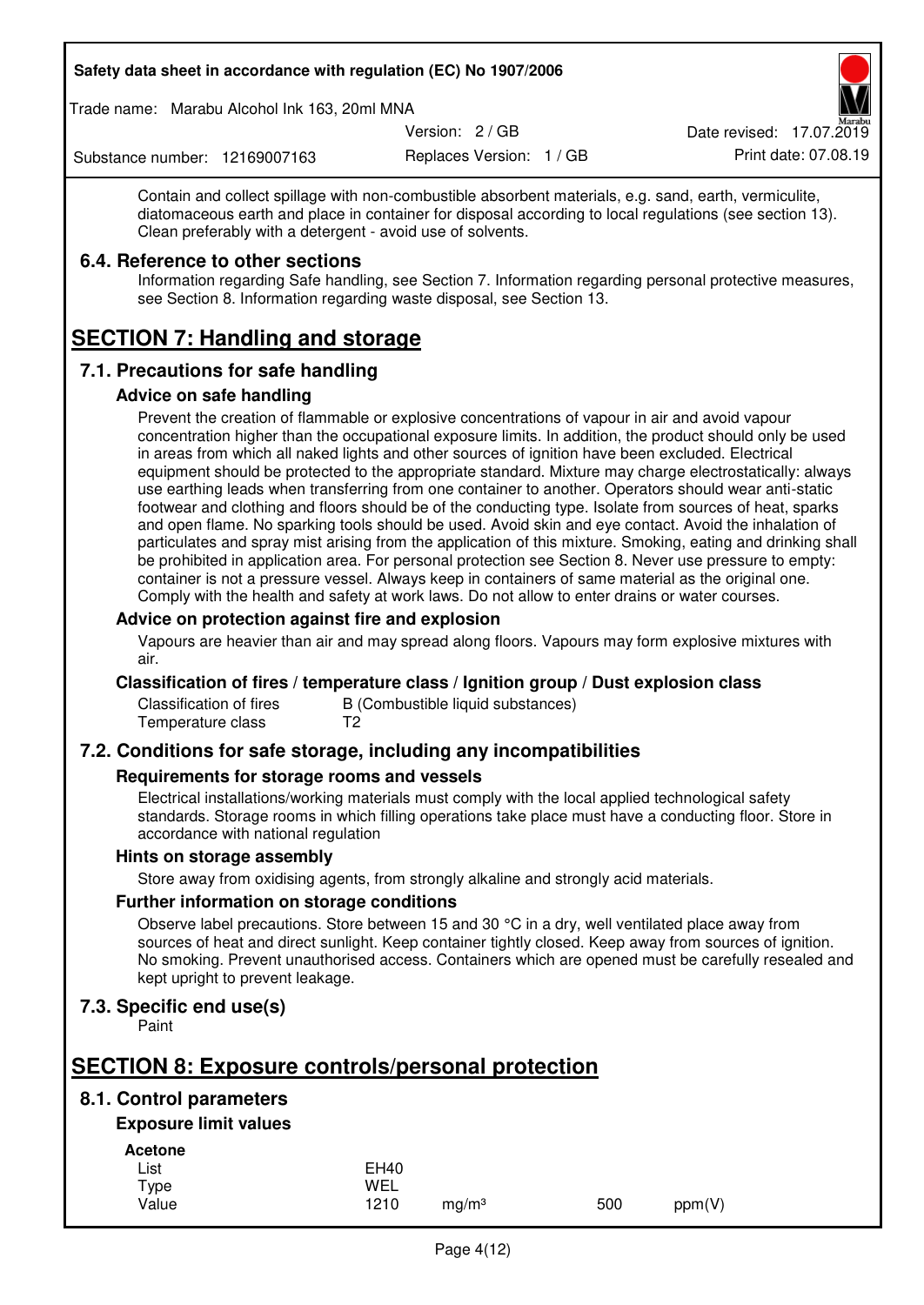| Safety data sheet in accordance with regulation (EC) No 1907/2006 |            |                                |      |                   |                          |
|-------------------------------------------------------------------|------------|--------------------------------|------|-------------------|--------------------------|
| Trade name: Marabu Alcohol Ink 163, 20ml MNA                      |            |                                |      |                   |                          |
|                                                                   |            | Version: 2/GB                  |      |                   | Date revised: 17.07.2019 |
| Substance number: 12169007163                                     |            | Replaces Version: 1 / GB       |      |                   | Print date: 07.08.19     |
| Short term exposure limit<br><b>Status: 2011</b>                  | 3620       | mg/m <sup>3</sup>              | 1500 | ppm(V)            |                          |
| Propan-2-ol                                                       |            |                                |      |                   |                          |
| List                                                              | EH40       |                                |      |                   |                          |
| <b>Type</b>                                                       | <b>WEL</b> |                                |      |                   |                          |
| Value                                                             | 999        | mg/m <sup>3</sup>              | 400  | ppm(V)            |                          |
| Short term exposure limit<br><b>Status: 2011</b>                  | 1250       | mg/m <sup>3</sup>              | 500  | ppm(V)            |                          |
| <b>Derived No/Minimal Effect Levels (DNEL/DMEL)</b>               |            |                                |      |                   |                          |
| Acetone                                                           |            |                                |      |                   |                          |
| Type of value                                                     |            | Derived No Effect Level (DNEL) |      |                   |                          |
| Reference group                                                   | Worker     |                                |      |                   |                          |
| Duration of exposure                                              | Long term  |                                |      |                   |                          |
| Route of exposure                                                 | dermal     |                                |      |                   |                          |
| Concentration                                                     |            | 186                            |      | mg/kg/d           |                          |
| Type of value                                                     |            | Derived No Effect Level (DNEL) |      |                   |                          |
| Reference group                                                   | Worker     |                                |      |                   |                          |
| Duration of exposure                                              | Short term |                                |      |                   |                          |
| Route of exposure                                                 | inhalative |                                |      |                   |                          |
| Concentration                                                     |            | 2420                           |      | mg/m <sup>3</sup> |                          |
| Type of value                                                     |            | Derived No Effect Level (DNEL) |      |                   |                          |
| Reference group                                                   | Worker     |                                |      |                   |                          |
| Duration of exposure                                              | Long term  |                                |      |                   |                          |
| Route of exposure                                                 | inhalative |                                |      |                   |                          |
| Concentration                                                     |            | 1210                           |      | mg/m <sup>3</sup> |                          |
| Type of value                                                     |            | Derived No Effect Level (DNEL) |      |                   |                          |
| Reference group                                                   | Consumer   |                                |      |                   |                          |
| Duration of exposure                                              | Long term  |                                |      |                   |                          |
| Route of exposure                                                 | oral       |                                |      |                   |                          |
| Concentration                                                     |            | 62                             |      | mg/kg/d           |                          |
| Type of value                                                     |            | Derived No Effect Level (DNEL) |      |                   |                          |
| Reference group                                                   | Consumer   |                                |      |                   |                          |
| Duration of exposure                                              | Long term  |                                |      |                   |                          |
| Concentration                                                     |            | 62                             |      | mg/kg/d           |                          |
| Type of value                                                     |            | Derived No Effect Level (DNEL) |      |                   |                          |
| Reference group                                                   | Consumer   |                                |      |                   |                          |
| Duration of exposure                                              | Long term  |                                |      |                   |                          |
| Route of exposure                                                 | inhalative |                                |      |                   |                          |
| Concentration                                                     |            | 200                            |      | mg/m <sup>3</sup> |                          |
| Propan-2-ol                                                       |            |                                |      |                   |                          |
| Type of value                                                     |            | Derived No Effect Level (DNEL) |      |                   |                          |
| Reference group                                                   | Worker     |                                |      |                   |                          |
| Duration of exposure                                              | Long term  |                                |      |                   |                          |
| Route of exposure                                                 | inhalative |                                |      |                   |                          |
| Mode of action                                                    |            | Systemic effects               |      |                   |                          |
| Concentration                                                     |            | 500                            |      | mg/m <sup>3</sup> |                          |
| Type of value                                                     |            | Derived No Effect Level (DNEL) |      |                   |                          |
| Reference group                                                   | Worker     |                                |      |                   |                          |
| Duration of exposure                                              | Long term  |                                |      |                   |                          |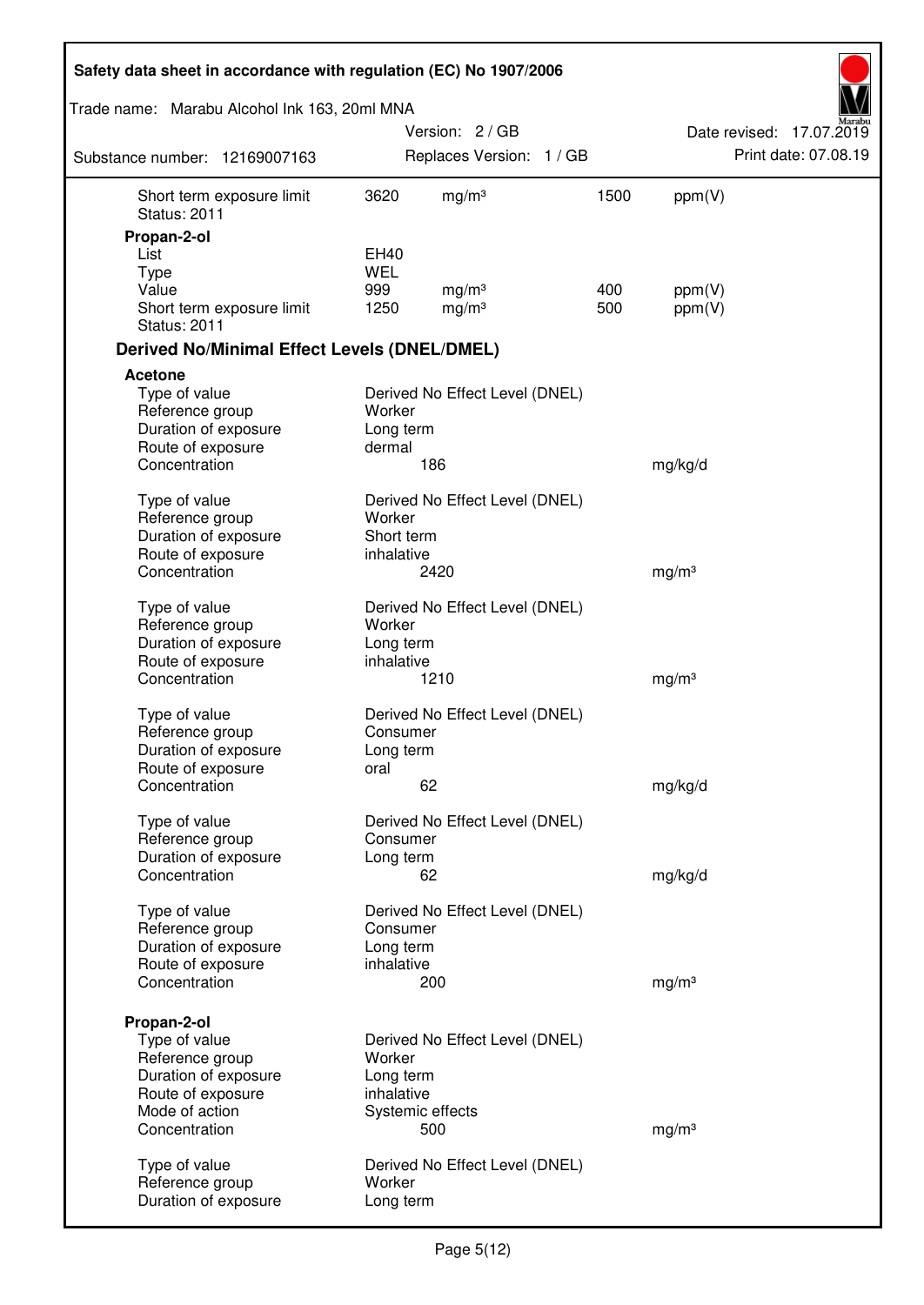Trade name: Marabu Alcohol Ink 163, 20ml MNA

Substance number: 12169007163

Version: 2 / GB Replaces Version: 1 / GB Print date: 07.08.19

Date revised: 17.07.2019

| Route of exposure                               | dermal                         |                   |
|-------------------------------------------------|--------------------------------|-------------------|
| Mode of action                                  | Systemic effects               |                   |
| Concentration                                   | 888                            | mg/kg/d           |
| Type of value                                   | Derived No Effect Level (DNEL) |                   |
| Reference group                                 | <b>General Population</b>      |                   |
| Duration of exposure                            | Long term                      |                   |
| Route of exposure                               | inhalative                     |                   |
| Mode of action                                  | Systemic effects               |                   |
| Concentration                                   | 89                             | mg/m <sup>3</sup> |
| Type of value                                   | Derived No Effect Level (DNEL) |                   |
| Reference group                                 | General Population             |                   |
| Duration of exposure                            | Long term                      |                   |
| Route of exposure                               | dermal                         |                   |
| Mode of action                                  | Systemic effects               |                   |
| Concentration                                   | 319                            | mg/kg/d           |
| Type of value                                   | Derived No Effect Level (DNEL) |                   |
| Reference group                                 | <b>General Population</b>      |                   |
| Duration of exposure                            | Long term                      |                   |
| Route of exposure                               | oral                           |                   |
| Mode of action                                  | Systemic effects               |                   |
| Concentration                                   | 26                             | mg/kg/d           |
| <b>Predicted No Effect Concentration (PNEC)</b> |                                |                   |
| <b>Acetone</b>                                  |                                |                   |
| Type of value                                   | <b>PNEC</b>                    |                   |
| <b>Type</b>                                     | Freshwater                     |                   |
| Concentration                                   | 10,6                           | mg/l              |
| Type of value                                   | <b>PNEC</b>                    |                   |
| <b>Type</b>                                     | Saltwater                      |                   |
| Concentration                                   | 1,06                           | mg/l              |
| Type of value                                   | <b>PNEC</b>                    |                   |
| <b>Type</b>                                     | Water (intermittent release)   |                   |
| Concentration                                   | 21                             | mg/l              |
| Type of value                                   | <b>PNEC</b>                    |                   |
| <b>Type</b>                                     | Freshwater sediment            |                   |
| Concentration                                   | 30,4                           | mg/kg             |
|                                                 |                                |                   |
| Type of value                                   | <b>PNEC</b>                    |                   |
| Type<br>Concentration                           | Marine sediment<br>3,04        | mg/kg             |
|                                                 |                                |                   |
| Type of value                                   | <b>PNEC</b>                    |                   |
| <b>Type</b>                                     | Soil                           |                   |
| Concentration                                   | 29,5                           | mg/kg             |
| Type of value                                   | <b>PNEC</b>                    |                   |
| <b>Type</b>                                     | Sewage treatment plant (STP)   |                   |
| Concentration                                   | 100                            | mg/l              |
|                                                 |                                |                   |
| Propan-2-ol<br>Type of value                    | <b>PNEC</b>                    |                   |
|                                                 |                                |                   |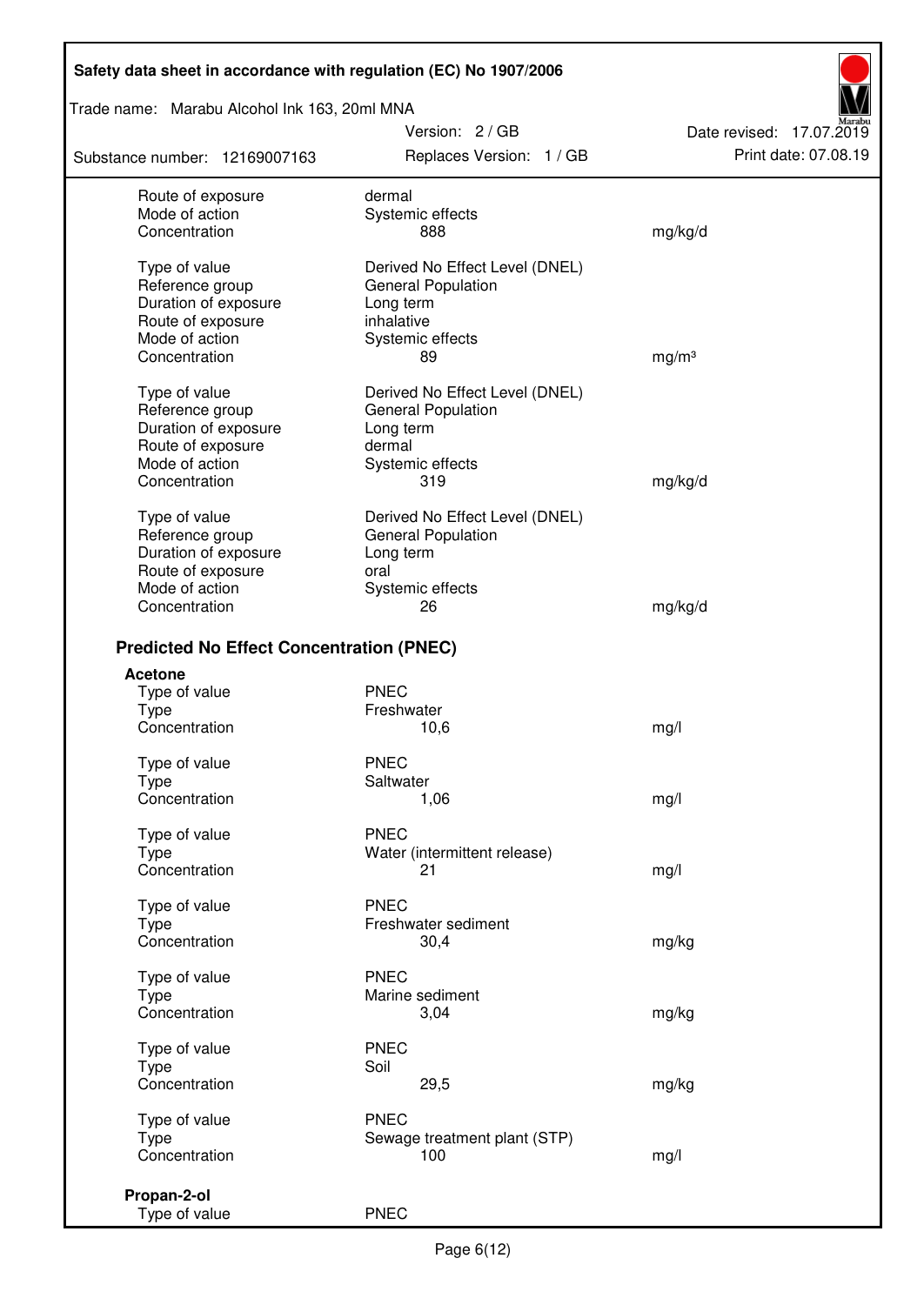#### Trade name: Marabu Alcohol Ink 163, 20ml MNA

| Substance number: 12169007163          | Replaces Version: 1 / GB                            | Print date: 07.08.19 |
|----------------------------------------|-----------------------------------------------------|----------------------|
| Type<br>Concentration                  | Freshwater<br>140,9                                 | mg/l                 |
| Type of value<br>Type<br>Concentration | <b>PNEC</b><br>Saltwater<br>140,9                   | mg/l                 |
| Type of value<br>Type<br>Concentration | <b>PNEC</b><br>Sewage treatment plant (STP)<br>2251 | mg/l                 |
| Type of value<br>Type<br>Concentration | <b>PNEC</b><br>Freshwater sediment<br>552           | mg/kg                |
| Type of value<br>Type<br>Concentration | <b>PNEC</b><br>Marine sediment<br>552               | mg/kg                |
| Type of value<br>Type<br>Concentration | <b>PNEC</b><br>Soil<br>28                           | mg/kg                |

Version: 2 / GB

Date revised: 17.07.2019

## **8.2. Exposure controls**

#### **Exposure controls**

Provide adequate ventilation. Where reasonably practicable this should be achieved by the use of local exhaust ventilation and good general extraction. If these are not sufficient to maintain concentrations of particulates and solvent vapour below the OEL, suitable respiratory protection must be worn.

#### **Respiratory protection**

If workers are exposed to concentrations above the exposure limit they must use appropriate, certified respirators. Full mask, filter A

#### **Hand protection**

There is no one glove material or combination of materials that will give unlimited resistance to any individual or combination of chemicals.

For prolonged or repeated handling nitrile rubber gloves with textile undergloves are required.<br>Material thickness  $\geq 0.5$  mm

- Material thickness  $\begin{array}{ccc} 0.5 \\ -8.5 \end{array}$  Material thickness  $\begin{array}{ccc} 0.5 \\ -8.5 \end{array}$
- Breakthrough time < 30 min

The breakthrough time must be greater than the end use time of the product.

The instructions and information provided by the glove manufacturer on use, storage, maintenance and replacement must be followed.

Gloves should be replaced regularly and if there is any sign of damage to the glove material.

Always ensure that gloves are free from defects and that they are stored and used correctly.

The performance or effectiveness of the glove may be reduced by physical/ chemical damage and poor maintenance.

Barrier creams may help to protect the exposed areas of the skin, they should however not be applied once exposure has occurred.

#### **Eye protection**

Use safety eyewear designed to protect against splash of liquids.

#### **Body protection**

Cotton or cotton/synthetic overalls or coveralls are normally suitable.

## **SECTION 9: Physical and chemical properties**

**9.1. Information on basic physical and chemical properties**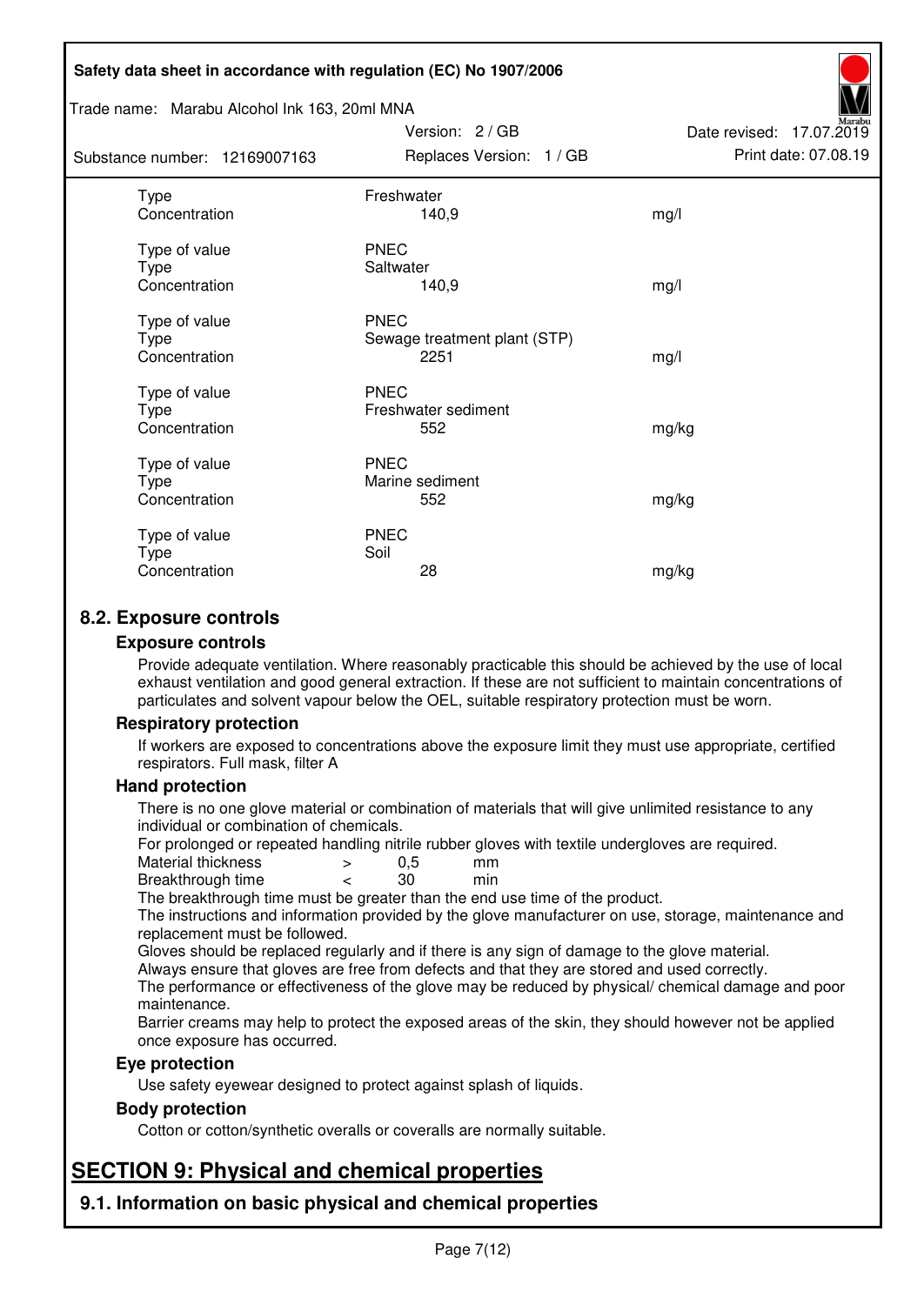| Trade name: Marabu Alcohol Ink 163, 20ml MNA<br>Substance number: 12169007163 |                          | Version: 2 / GB<br>Replaces Version: 1 / GB |                 |     |                    | Date revised: 17.07.2019 | Print date: 07.08.19 |
|-------------------------------------------------------------------------------|--------------------------|---------------------------------------------|-----------------|-----|--------------------|--------------------------|----------------------|
| <b>Form</b>                                                                   | liquid                   |                                             |                 |     |                    |                          |                      |
| Colour                                                                        | coloured<br>solvent-like |                                             |                 |     |                    |                          |                      |
| <b>Odour</b>                                                                  |                          |                                             |                 |     |                    |                          |                      |
| <b>Odour threshold</b><br>Remarks                                             |                          | No data available                           |                 |     |                    |                          |                      |
| pH value                                                                      |                          |                                             |                 |     |                    |                          |                      |
| Remarks                                                                       |                          | Not applicable                              |                 |     |                    |                          |                      |
| <b>Melting point</b>                                                          |                          |                                             |                 |     |                    |                          |                      |
| Remarks                                                                       |                          | not determined                              |                 |     |                    |                          |                      |
| <b>Freezing point</b>                                                         |                          |                                             |                 |     |                    |                          |                      |
| Remarks                                                                       |                          | not determined                              |                 |     |                    |                          |                      |
| Initial boiling point and boiling range                                       |                          |                                             |                 |     |                    |                          |                      |
| Value                                                                         | appr.                    | 82                                          |                 |     | $\rm ^{\circ}C$    |                          |                      |
| <b>Flash point</b>                                                            |                          |                                             |                 |     |                    |                          |                      |
| Value                                                                         |                          | 20                                          |                 |     | °C                 |                          |                      |
| Evaporation rate (ether $= 1$ ) :                                             |                          |                                             |                 |     |                    |                          |                      |
| Remarks                                                                       |                          | not determined                              |                 |     |                    |                          |                      |
| <b>Flammability (solid, gas)</b><br>Not applicable                            |                          |                                             |                 |     |                    |                          |                      |
| Upper/lower flammability or explosive limits                                  |                          |                                             |                 |     |                    |                          |                      |
| Lower explosion limit<br>Upper explosion limit<br>Source                      | appr.<br>appr.           | $\overline{c}$<br>13<br>Literature value    |                 |     | $%$ (V)<br>$%$ (V) |                          |                      |
| Vapour pressure                                                               |                          |                                             |                 |     |                    |                          |                      |
| Value                                                                         | appr.                    | 45                                          |                 |     | hPa                |                          |                      |
| <b>Vapour density</b>                                                         |                          |                                             |                 |     |                    |                          |                      |
| Remarks                                                                       |                          | not determined                              |                 |     |                    |                          |                      |
| <b>Density</b>                                                                |                          |                                             |                 |     |                    |                          |                      |
| Remarks                                                                       |                          | not determined                              |                 |     |                    |                          |                      |
| Solubility in water                                                           |                          |                                             |                 |     |                    |                          |                      |
| Remarks                                                                       |                          | partially miscible                          |                 |     |                    |                          |                      |
| Partition coefficient: n-octanol/water                                        |                          |                                             |                 |     |                    |                          |                      |
| Remarks                                                                       |                          | Not applicable                              |                 |     |                    |                          |                      |
| Ignition temperature                                                          |                          |                                             |                 |     |                    |                          |                      |
| Value<br>Source                                                               | appr.                    | 425<br>Literature value                     |                 |     | $^{\circ}C$        |                          |                      |
| <b>Viscosity</b>                                                              |                          |                                             |                 |     |                    |                          |                      |
| Value                                                                         |                          | 150                                         | to              | 250 | mPa.s              |                          |                      |
| <b>Efflux time</b>                                                            |                          |                                             |                 |     |                    |                          |                      |
| Value                                                                         | $\prec$                  | 12                                          |                 |     | s                  |                          |                      |
| Temperature<br>Method                                                         |                          | 20<br>DIN 53211 4 mm                        | $\rm ^{\circ}C$ |     |                    |                          |                      |
| <b>Explosive properties</b>                                                   |                          |                                             |                 |     |                    |                          |                      |
| evaluation                                                                    | no                       |                                             |                 |     |                    |                          |                      |
| <b>Oxidising properties</b>                                                   |                          |                                             |                 |     |                    |                          |                      |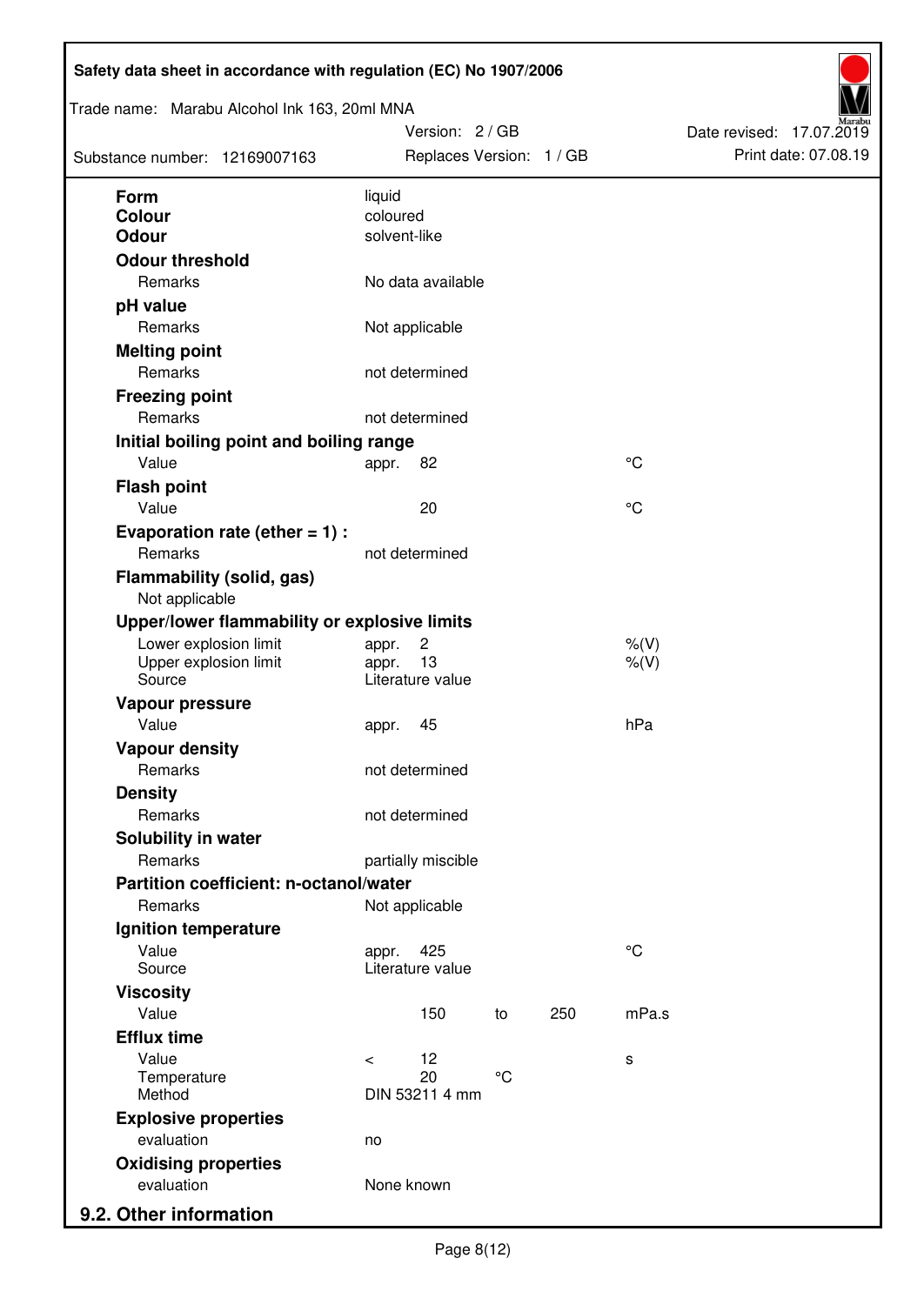Trade name: Marabu Alcohol Ink 163, 20ml MNA

Version: 2 / GB

Substance number: 12169007163

## **Other information**

The physical specifications are approximate values and refer to the used safety relevant component(s).

# **SECTION 10: Stability and reactivity**

#### **10.1. Reactivity**

No hazardous reactions when stored and handled according to prescribed instructions.

#### **10.2. Chemical stability**

Stable under recommended storage and handling conditions (see section 7).

#### **10.3. Possibility of hazardous reactions**

Keep away from oxidising agents, strongly alkaline and strongly acid materials in order to avoid exothermic reactions.

#### **10.4. Conditions to avoid**

When exposed to high temperatures may produce hazardous decomposition products.

#### **10.5. Incompatible materials**

No hazardous reactions when stored and handled according to prescribed instructions.

### **10.6. Hazardous decomposition products**

See chapter 5.2 (Firefighting measures - Special hazards arising from the substance or mixture).

## **SECTION 11: Toxicological information**

### **11.1. Information on toxicological effects**

| <b>Acute oral toxicity</b>                |                                                                   |       |
|-------------------------------------------|-------------------------------------------------------------------|-------|
| Remarks                                   | Based on available data, the classification criteria are not met. |       |
| <b>Acute oral toxicity (Components)</b>   |                                                                   |       |
| <b>Acetone</b><br><b>Species</b><br>LD50  | rat<br>5800                                                       | mg/kg |
| <b>Acute dermal toxicity (Components)</b> |                                                                   |       |
| <b>Acetone</b><br>Species<br>LD50         | rabbit<br>20000                                                   | mg/kg |
| <b>Acute inhalational toxicity</b>        |                                                                   |       |
| Remarks                                   | Based on available data, the classification criteria are not met. |       |
| <b>Skin corrosion/irritation</b>          |                                                                   |       |
| Remarks                                   | Based on available data, the classification criteria are not met. |       |
| Serious eye damage/irritation             |                                                                   |       |
| evaluation<br><b>Remarks</b>              | irritant<br>The classification criteria are met.                  |       |
| <b>Sensitization</b>                      |                                                                   |       |
| Remarks                                   | Based on available data, the classification criteria are not met. |       |
| <b>Mutagenicity</b>                       |                                                                   |       |
| Remarks                                   | Based on available data, the classification criteria are not met. |       |
| <b>Reproductive toxicity</b>              |                                                                   |       |
| Remarks                                   | Based on available data, the classification criteria are not met. |       |
| Carcinogenicity                           |                                                                   |       |
| Remarks                                   | Based on available data, the classification criteria are not met. |       |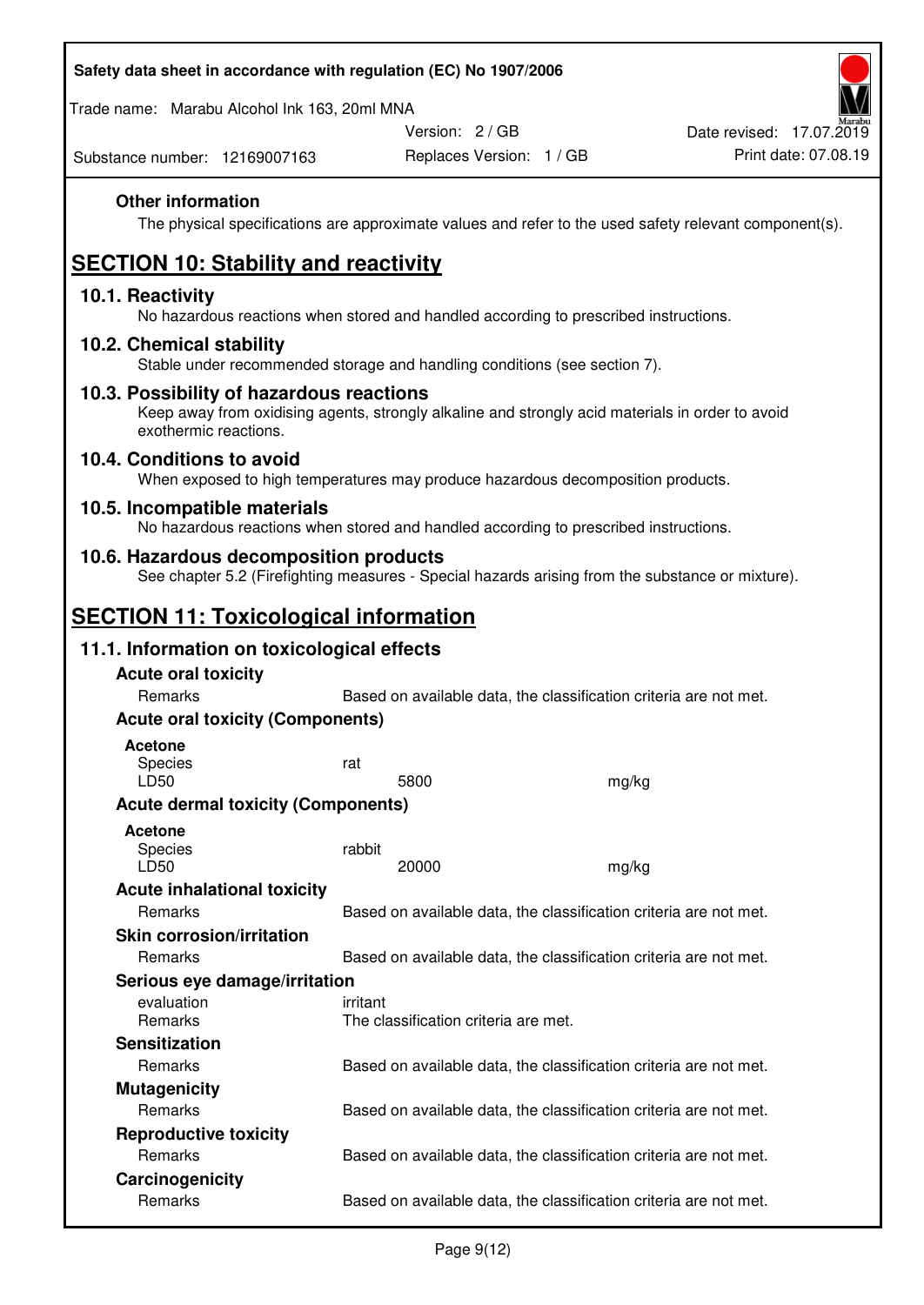Trade name: Marabu Alcohol Ink 163, 20ml MNA

Version: 2 / GB

Substance number: 12169007163

Replaces Version: 1 / GB Print date: 07.08.19 Date revised: 17.07.2019

### **Specific Target Organ Toxicity (STOT)**

| Single exposure<br><b>Remarks</b><br>evaluation | The classification criteria are met.<br>May cause drowsiness or dizziness. |
|-------------------------------------------------|----------------------------------------------------------------------------|
| <b>Repeated exposure</b><br><b>Remarks</b>      | Based on available data, the classification criteria are not met.          |

#### **Aspiration hazard**

Based on available data, the classification criteria are not met.

#### **Experience in practice**

Exposure to component solvents vapours concentration in excess of the stated occupational exposure limit may result in adverse health effects such as mucous membrane and respiratory system irritation and adverse effects on kidney, liver and central nervous system. Symptoms and signs include headache, dizziness, fatigue, muscular weakness, drowsiness and in extreme cases, loss of consciousness. Solvents may cause some of the above effects by absorption through the skin. Repeated or prolonged contact with the mixture may cause removal of natural fat from the skin resulting in non-allergic contact dermatitis and absorption through the skin. The liquid splashed in the eyes may cause irritation and reversible damage. Ingestion may cause nausea, diarrhoea and vomiting. This takes into account, where known, delayed and immediate effects and also chronic effects of components from short-term and long-term exposure by oral, inhalation and dermal routes of exposure and eye contact.

#### **Other information**

There are no data available on the mixture itself. The mixture has been assessed following the additivity method of the GHS/CLP Regulation (EC) No 1272/2008.

## **SECTION 12: Ecological information**

## **12.1. Toxicity**

#### **General information**

There are no data available on the mixture itself.Do not allow to enter drains or water courses.The mixture has been assessed following the summation method of the CLP Regulation (EC) No 1272/2008 and is not classified as dangerous for the environment.

#### **12.2. Persistence and degradability**

#### **General information**

No data available

#### **12.3. Bioaccumulative potential**

#### **General information**

There are no data available on the mixture itself.

#### **Partition coefficient: n-octanol/water**

Remarks Not applicable

## **12.4. Mobility in soil**

#### **General information**

There are no data available on the mixture itself.

#### **12.5. Results of PBT and vPvB assessment**

#### **General information**

There are no data available on the mixture itself.

#### **12.6. Other adverse effects**

#### **General information**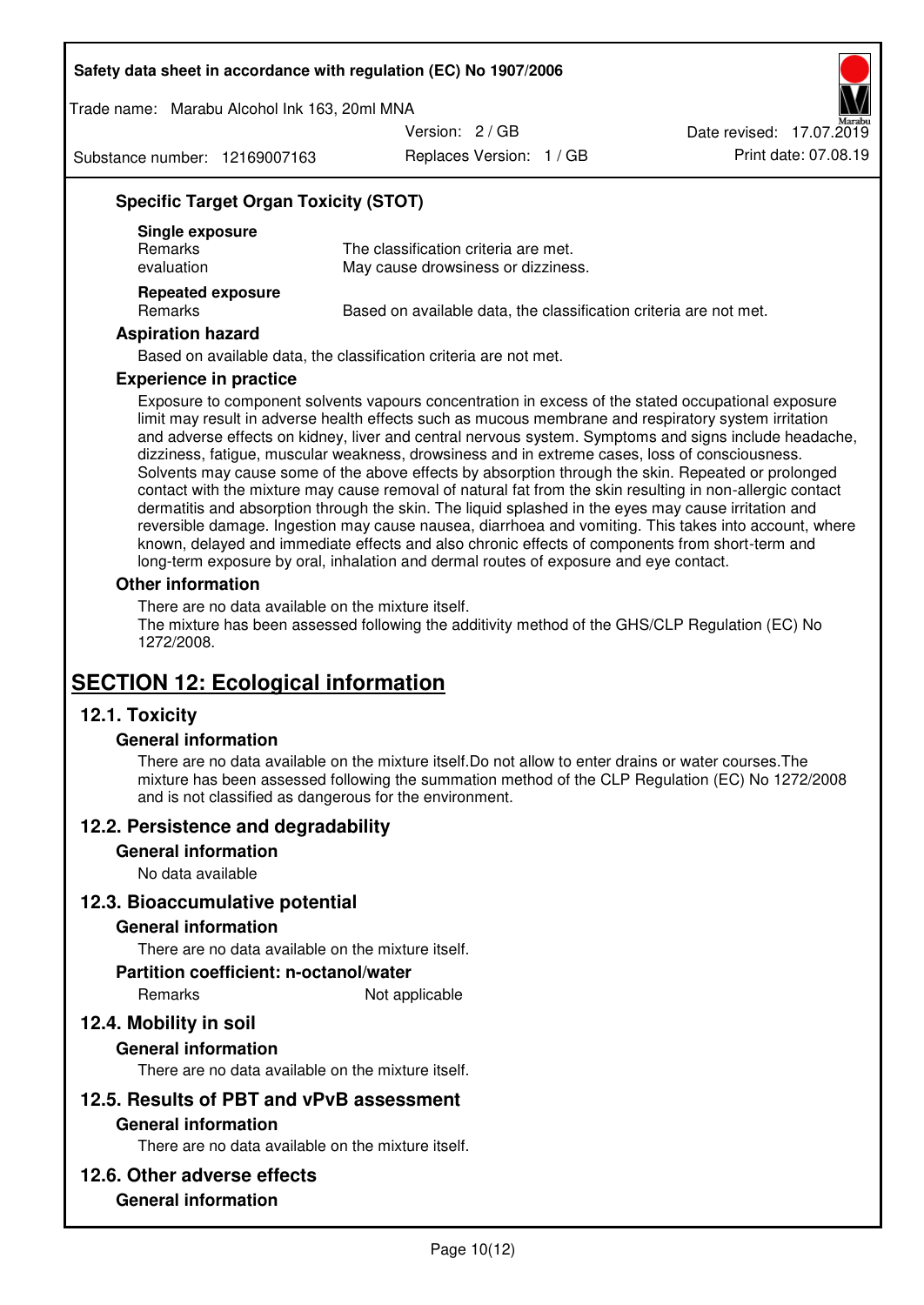Trade name: Marabu Alcohol Ink 163, 20ml MNA

Version: 2 / GB

Substance number: 12169007163

Replaces Version: 1 / GB Print date: 07.08.19 Date revised: 17.07.2019

There are no data available on the mixture itself.

# **SECTION 13: Disposal considerations**

## **13.1. Waste treatment methods**

#### **Disposal recommendations for the product**

Do not allow to enter drains or water courses.

Wastes and emptied containers should be classified in accordance with relevant national regulation. The European Waste Catalogue classification of this product, when disposed of as waste is EWC waste code  $08\,03\,12^*$  waste ink containing dangerous substances If this product is mixed with other wastes, the original waste product code may no longer apply and the appropriate code should be assigned.

For further information contact your local waste authority.

### **Disposal recommendations for packaging**

Using information provided in this safety data sheet, advice should be obtained from the relevant waste authority on the classification of empty containers. Empty containers must be scrapped or reconditioned.

Not emptied containers are hazardous waste (waste code number 150110).

## **SECTION 14: Transport information**

#### **Land transport ADR/RID**

| 14.1. UN number<br><b>UN 1263</b>                                                                                                                                                                                                            |                   |
|----------------------------------------------------------------------------------------------------------------------------------------------------------------------------------------------------------------------------------------------|-------------------|
| 14.2. UN proper shipping name                                                                                                                                                                                                                |                   |
| <b>PAINT</b>                                                                                                                                                                                                                                 |                   |
| 14.3. Transport hazard class(es)                                                                                                                                                                                                             |                   |
| Class                                                                                                                                                                                                                                        |                   |
| Label                                                                                                                                                                                                                                        | ვ<br>ვ            |
| 14.4. Packing group                                                                                                                                                                                                                          |                   |
| Packing group                                                                                                                                                                                                                                | Ш                 |
| Special provision                                                                                                                                                                                                                            | 640D              |
| <b>Limited Quantity</b>                                                                                                                                                                                                                      | 5 <sub>1</sub>    |
| Transport category                                                                                                                                                                                                                           | 3                 |
| 14.5. Environmental hazards                                                                                                                                                                                                                  |                   |
| Tunnel restriction code                                                                                                                                                                                                                      | D/E               |
|                                                                                                                                                                                                                                              |                   |
| <b>Marine transport IMDG/GGVSee</b><br>14.1. UN number<br>UN 1263<br>14.2. UN proper shipping name<br><b>PAINT</b><br>14.3. Transport hazard class(es)<br>Class<br>14.4. Packing group<br>Packing group<br>14.5. Environmental hazards<br>no | 3<br>$\mathbf{I}$ |
| Air transport ICAO/IATA                                                                                                                                                                                                                      |                   |
| 14.1. UN number                                                                                                                                                                                                                              |                   |
| UN 1263                                                                                                                                                                                                                                      |                   |
| 14.2. UN proper shipping name<br><b>PAINT</b>                                                                                                                                                                                                |                   |
| 14.3. Transport hazard class(es)                                                                                                                                                                                                             |                   |
| Class                                                                                                                                                                                                                                        | 3                 |
|                                                                                                                                                                                                                                              |                   |